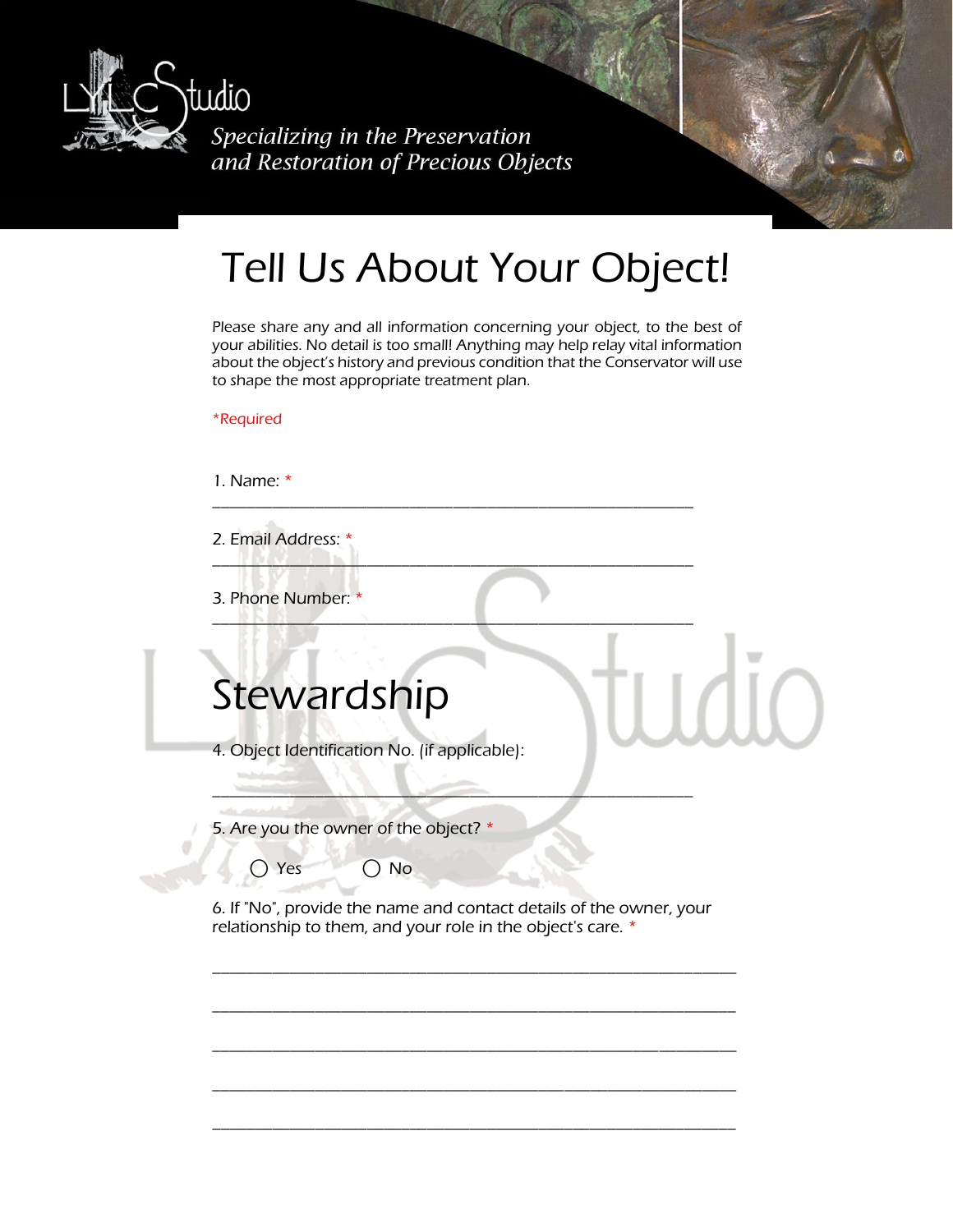## Object Description

Please provide a physical description of your object(s), including your idea of the materials present, any separate pieces or attributes that you believe are original to the object, and your knowledge of the object's context (cultural attribution, manufacturer/artist, year of manufacture, etc.).

\_\_\_\_\_\_\_\_\_\_\_\_\_\_\_\_\_\_\_\_\_\_\_\_\_\_\_\_\_\_\_\_\_\_\_\_\_\_\_\_\_\_\_\_\_\_\_\_\_\_\_\_\_\_\_\_\_\_\_\_\_\_\_\_\_\_\_\_\_\_\_\_\_\_\_\_\_\_\_\_\_\_

\_\_\_\_\_\_\_\_\_\_\_\_\_\_\_\_\_\_\_\_\_\_\_\_\_\_\_\_\_\_\_\_\_\_\_\_\_\_\_\_\_\_\_\_\_\_\_\_\_\_\_\_\_\_\_\_\_\_\_\_\_\_\_\_\_\_\_\_\_\_\_\_\_\_\_\_\_\_\_\_\_\_

#### 7. Description \*

| 8. Materials (Organic & Composite)<br>Check all that apply. |                                   |
|-------------------------------------------------------------|-----------------------------------|
| $\square$ Wood                                              | $\square$ Bone                    |
| $\Box$ Basketry                                             | $\Box$ Ivory/Other teeth          |
| $\Box$ Plant material (undefined)                           | $\square$ Sea shell               |
| $\Box$ Leather                                              | $\Box$ Textile                    |
| $\square$ Semi-tanned/Rawhide skin                          | $\Box$ Other organics (undefined) |
| $\Box$ Feathers                                             | $\Box$ Gums/Resins                |
| $\Box$ Quills                                               | $\Box$ Rubber                     |
| $\Box$ Horn                                                 | $\Box$ Plastic                    |
| $\Box$ Tortoiseshell                                        | $\Box$ Other:                     |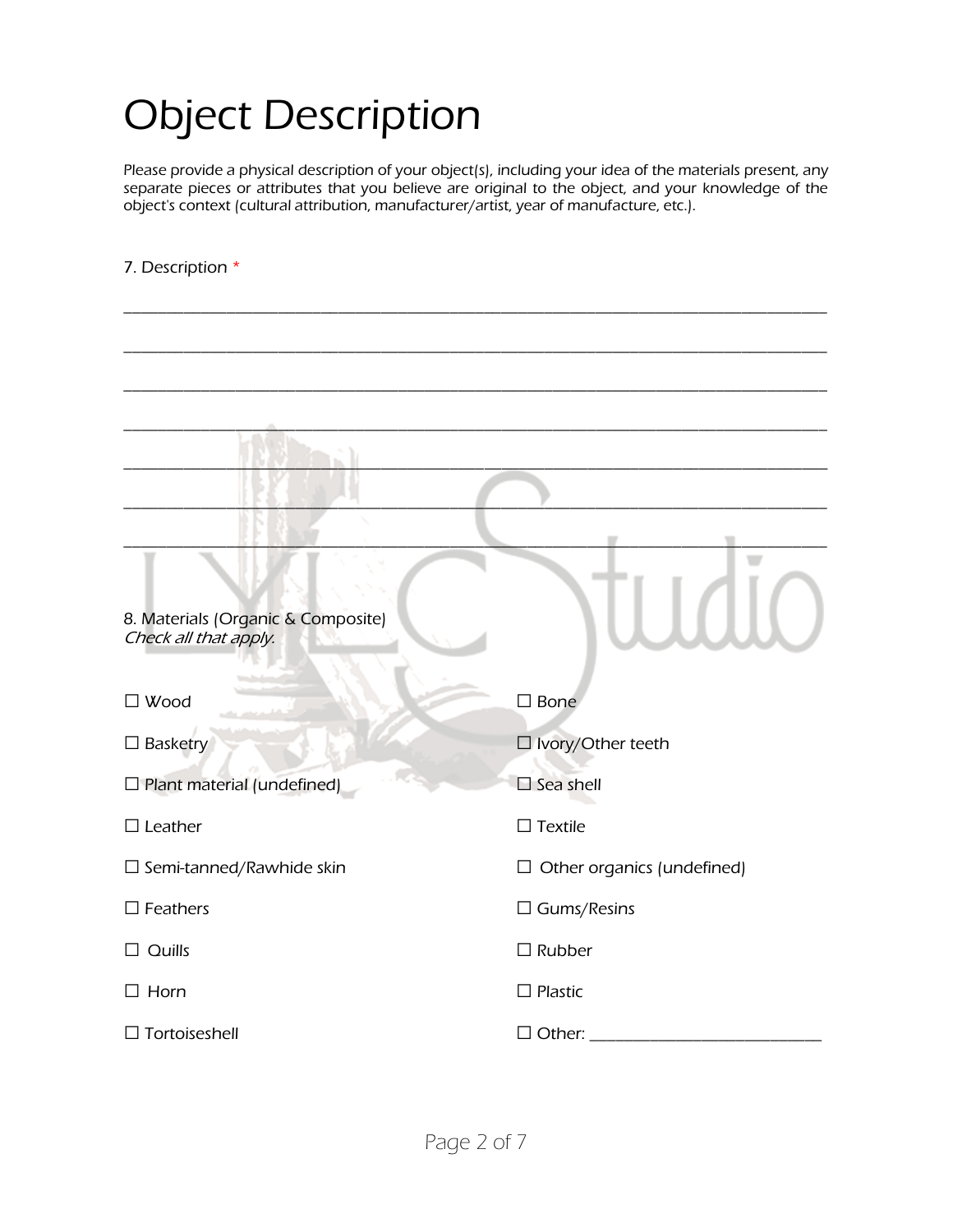9. Materials (Inorganic) Check all that apply.

| $\Box$ Ceramic                                  | $\square$ Glass       |
|-------------------------------------------------|-----------------------|
| $\Box$ Plaster                                  | $\Box$ Metal          |
| $\Box$ Stone                                    | $\Box$ Other:         |
| 10. Surface Decoration<br>Check all that apply. |                       |
| $\Box$ Coating                                  | $\Box$ Inlay          |
| $\square$ Dye                                   | $\square$ Paint       |
| $\Box$ Embroidery                               | $\square$ Plating     |
| $\square$ Enamel                                | $\square$ Veneer      |
| $\square$ Engraving/Etching/Incision            | $\Box$ Other:         |
| $\Box$ Gilding                                  |                       |
| 11. Dimensions *                                |                       |
|                                                 | $\ddotsc$ . $\ddotsc$ |

12. Context (cultural attribution, manufacturer/artist, year of manufacture, etc.) \*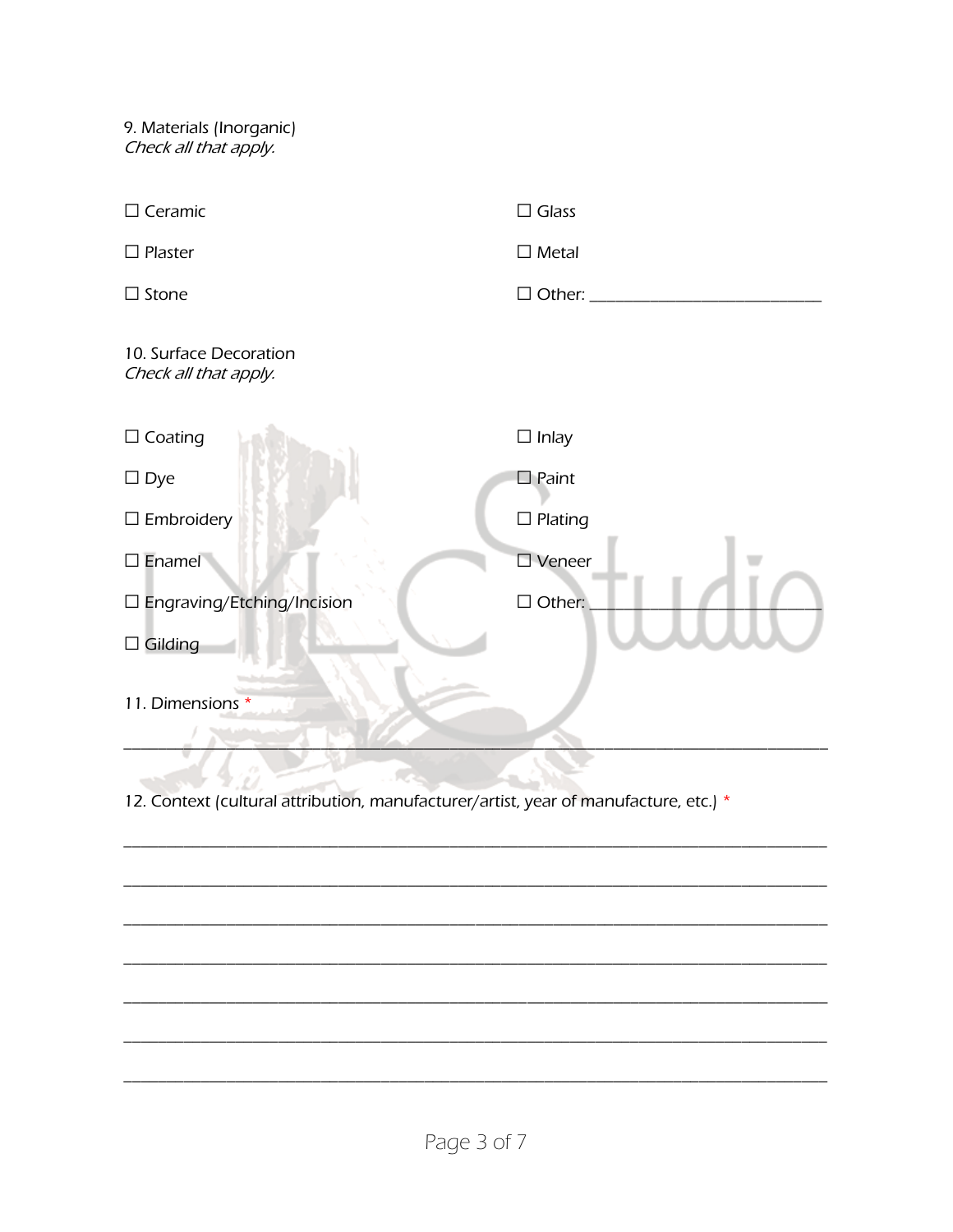# **History**

Please provide an account of your object's history, to the best of your knowledge.

13. How long has the object been in your possession? How did you acquire the object? \*

14. Are you aware of the object's previous owners or where it previously resided? Please describe.  $*$ 

15. To your knowledge, has the object been treated or restored in the past? If so, please provide any and all details, as well as documentation and records from the treatment.

 $\overline{\phantom{a}}$ 

16. Additional Comments:

σ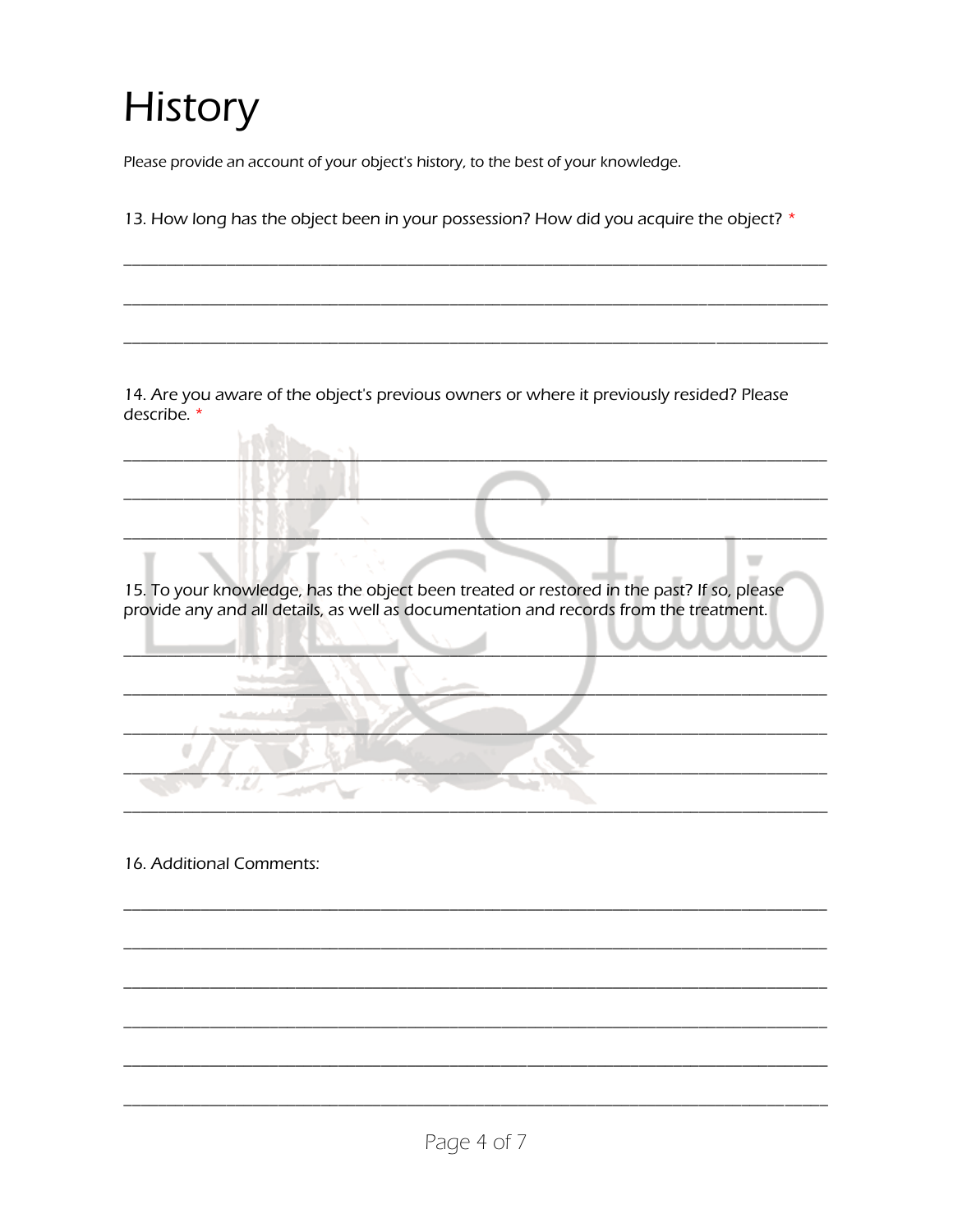## Environment

Details of the object's environmental conditions over time can be crucial in determining the causes of its deterioration and present condition. Please provide these details to the best of your knowledge. This includes where and how it's been stored or displayed, what kind of container it's been in, if it's been near vents or windows, if it's been in direct sunlight, if it's been in dry or damp conditions, if it has gotten wet, any exposure to heat, other objects/materials it's been in proximity to, etc.

\_\_\_\_\_\_\_\_\_\_\_\_\_\_\_\_\_\_\_\_\_\_\_\_\_\_\_\_\_\_\_\_\_\_\_\_\_\_\_\_\_\_\_\_\_\_\_\_\_\_\_\_\_\_\_\_\_\_\_\_\_\_\_\_\_\_\_\_\_\_\_\_\_\_\_\_\_\_\_\_\_\_

\_\_\_\_\_\_\_\_\_\_\_\_\_\_\_\_\_\_\_\_\_\_\_\_\_\_\_\_\_\_\_\_\_\_\_\_\_\_\_\_\_\_\_\_\_\_\_\_\_\_\_\_\_\_\_\_\_\_\_\_\_\_\_\_\_\_\_\_\_\_\_\_\_\_\_\_\_\_\_\_\_\_

17. Please describe the object's environmental conditions over time. \*

### \_\_\_\_\_\_\_\_\_\_\_\_\_\_\_\_\_\_\_\_\_\_\_\_\_\_\_\_\_\_\_\_\_\_\_\_\_\_\_\_\_\_\_\_\_\_\_\_\_\_\_\_\_\_\_\_\_\_\_\_\_\_\_\_\_\_\_\_\_\_\_\_\_\_\_\_\_\_\_\_\_\_ \_\_\_\_\_\_\_\_\_\_\_\_\_\_\_\_\_\_\_\_\_\_\_\_\_\_\_\_\_\_\_\_\_\_\_\_\_\_\_\_\_\_\_\_\_\_\_\_\_\_\_\_\_\_\_\_\_\_\_\_\_\_\_\_\_\_\_\_\_\_\_\_\_\_\_\_\_\_\_\_\_\_  $\Box$ Condition 18. To the best of your abilities, please describe your object's present condition, as well as changes to its condition that you've observed over time. If it is damaged, please describe how it came to be damaged. \*  $\frac{1}{2}$  ,  $\frac{1}{2}$  ,  $\frac{1}{2}$  ,  $\frac{1}{2}$  ,  $\frac{1}{2}$  ,  $\frac{1}{2}$  ,  $\frac{1}{2}$  ,  $\frac{1}{2}$  ,  $\frac{1}{2}$  ,  $\frac{1}{2}$  ,  $\frac{1}{2}$  ,  $\frac{1}{2}$  ,  $\frac{1}{2}$  ,  $\frac{1}{2}$  ,  $\frac{1}{2}$  ,  $\frac{1}{2}$  ,  $\frac{1}{2}$  ,  $\frac{1}{2}$  ,  $\frac{1$  $\Box$  $\Box$ \_\_\_\_\_\_\_\_\_\_\_\_\_\_\_\_\_\_\_\_\_\_\_\_\_\_\_\_\_\_\_\_\_\_\_\_\_\_\_\_\_\_\_\_\_\_\_\_\_\_\_\_\_\_\_\_\_\_\_\_\_\_\_\_\_\_\_\_\_\_\_\_\_\_\_\_\_\_\_\_\_\_ \_\_\_\_\_\_\_\_\_\_\_\_\_\_\_\_\_\_\_\_\_\_\_\_\_\_\_\_\_\_\_\_\_\_\_\_\_\_\_\_\_\_\_\_\_\_\_\_\_\_\_\_\_\_\_\_\_\_\_\_\_\_\_\_\_\_\_\_\_\_\_\_\_\_\_\_\_\_\_\_\_\_

19. Are there pieces or parts detached? Please list and describe them. \*

\_\_\_\_\_\_\_\_\_\_\_\_\_\_\_\_\_\_\_\_\_\_\_\_\_\_\_\_\_\_\_\_\_\_\_\_\_\_\_\_\_\_\_\_\_\_\_\_\_\_\_\_\_\_\_\_\_\_\_\_\_\_\_\_\_\_\_\_\_\_\_\_\_\_\_\_\_\_\_\_\_\_

\_\_\_\_\_\_\_\_\_\_\_\_\_\_\_\_\_\_\_\_\_\_\_\_\_\_\_\_\_\_\_\_\_\_\_\_\_\_\_\_\_\_\_\_\_\_\_\_\_\_\_\_\_\_\_\_\_\_\_\_\_\_\_\_\_\_\_\_\_\_\_\_\_\_\_\_\_\_\_\_\_\_

\_\_\_\_\_\_\_\_\_\_\_\_\_\_\_\_\_\_\_\_\_\_\_\_\_\_\_\_\_\_\_\_\_\_\_\_\_\_\_\_\_\_\_\_\_\_\_\_\_\_\_\_\_\_\_\_\_\_\_\_\_\_\_\_\_\_\_\_\_\_\_\_\_\_\_\_\_\_\_\_\_\_

\_\_\_\_\_\_\_\_\_\_\_\_\_\_\_\_\_\_\_\_\_\_\_\_\_\_\_\_\_\_\_\_\_\_\_\_\_\_\_\_\_\_\_\_\_\_\_\_\_\_\_\_\_\_\_\_\_\_\_\_\_\_\_\_\_\_\_\_\_\_\_\_\_\_\_\_\_\_\_\_\_\_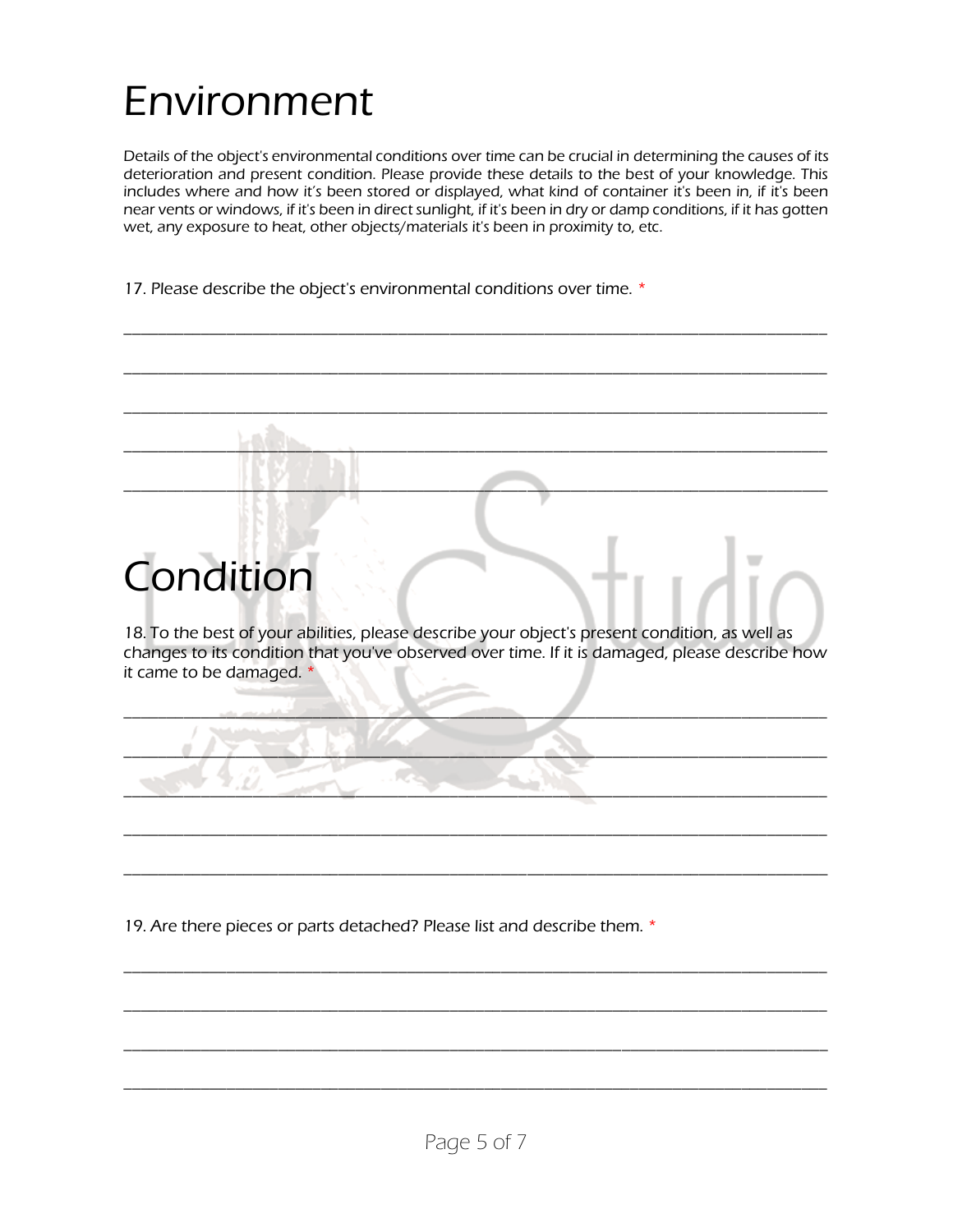|                                         |                               |                  | 20. Is there an active infestation, or signs of previous insect activity? Please describe. * |  |  |
|-----------------------------------------|-------------------------------|------------------|----------------------------------------------------------------------------------------------|--|--|
|                                         |                               |                  |                                                                                              |  |  |
|                                         |                               |                  |                                                                                              |  |  |
|                                         |                               |                  |                                                                                              |  |  |
|                                         |                               |                  |                                                                                              |  |  |
|                                         |                               |                  |                                                                                              |  |  |
|                                         |                               |                  |                                                                                              |  |  |
| 21. Is the surface unstable? *          |                               |                  |                                                                                              |  |  |
| $\bigcirc$ Yes                          | $\bigcirc$ No                 | Maybe            | $\bigcirc$ Other:                                                                            |  |  |
|                                         |                               |                  |                                                                                              |  |  |
| 22. Is the structure unstable? *        |                               |                  |                                                                                              |  |  |
| $\bigcirc$ Yes                          | $\bigcirc$ No                 | $\bigcirc$ Maybe | Other:                                                                                       |  |  |
|                                         |                               |                  |                                                                                              |  |  |
|                                         |                               |                  |                                                                                              |  |  |
| 23. Can the object be safely handled? * |                               |                  |                                                                                              |  |  |
|                                         |                               |                  |                                                                                              |  |  |
|                                         |                               |                  |                                                                                              |  |  |
| 24. Can the object be safely moved? *   |                               |                  |                                                                                              |  |  |
| ○ Yes                                   | $\bigcirc$ No $\qquad \qquad$ |                  | ○ Maybe    ○ Other: ____________________________                                             |  |  |
|                                         |                               |                  |                                                                                              |  |  |